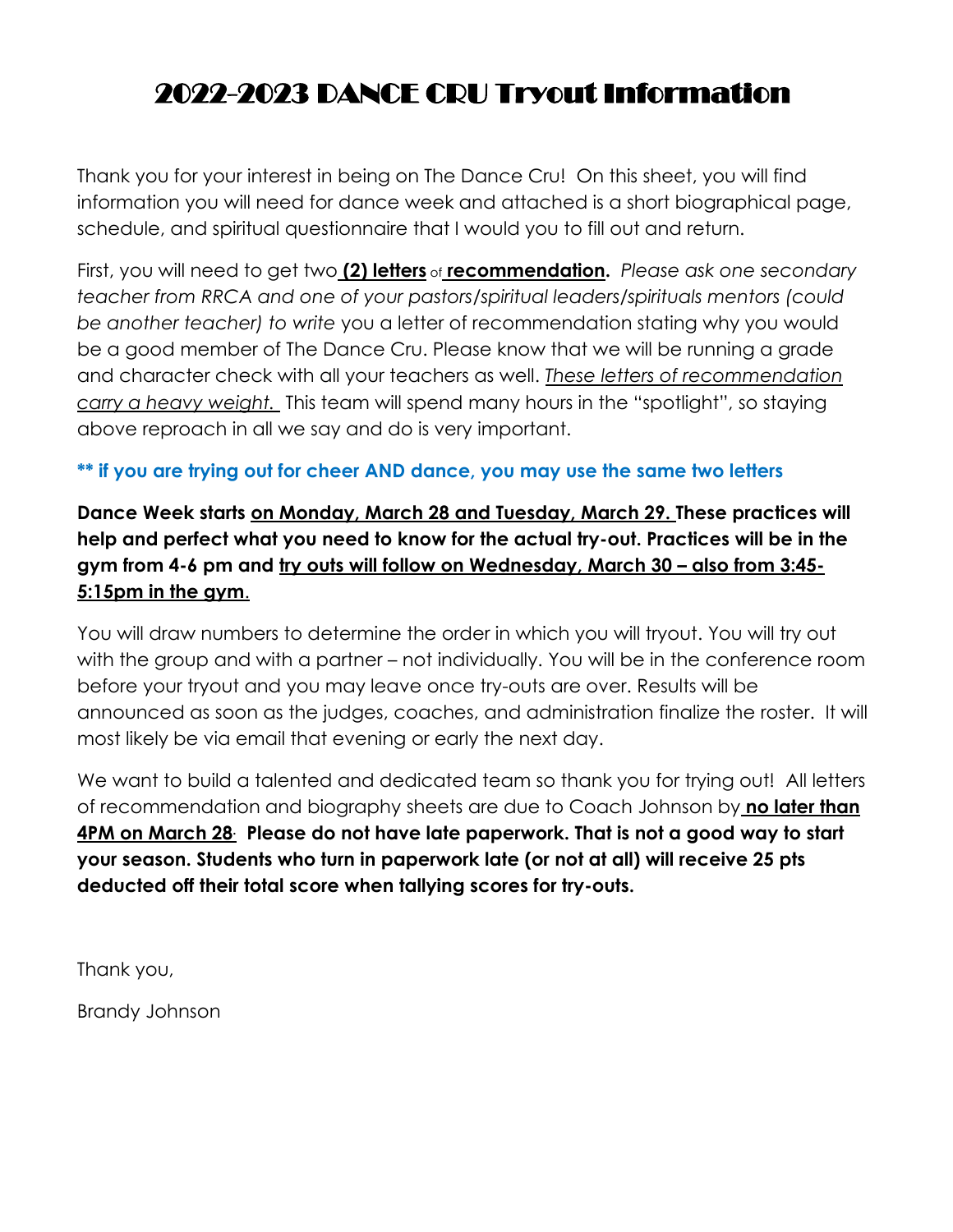## **Biographical Information**

|                                                         | Instagram? ________ Snapchat? _________ Twitter? _________ Other Social Media? ____________________ |
|---------------------------------------------------------|-----------------------------------------------------------------------------------------------------|
| Father's Name:                                          |                                                                                                     |
| Mother's Name:                                          |                                                                                                     |
| Who do you live with?<br>Mother                         | <b>Father</b><br><b>Both</b>                                                                        |
| Address (If different from above)                       |                                                                                                     |
|                                                         |                                                                                                     |
|                                                         |                                                                                                     |
|                                                         |                                                                                                     |
| Other Activities You are Involved in and out of School? |                                                                                                     |
|                                                         |                                                                                                     |

I agree that if I make THE DANCE CRU at RRCA, I will abide by all RRCA Rules and Code of Conduct and abide by the decisions made by the coaches and/or captains of the squad.

**I also understand that if I make the team, I am making a full year commitment from the date of tryouts until cheer tryout week, next year.**

\_\_\_\_\_\_\_\_\_\_\_\_\_\_\_\_\_\_\_\_\_\_\_\_\_\_\_\_\_\_\_\_\_\_\_ \_\_\_\_\_\_\_\_\_\_\_\_\_\_\_\_\_\_\_\_\_\_\_\_\_\_\_\_\_\_\_\_\_\_\_\_\_\_\_\_\_\_\_\_

Student Signature **Parent Signature** Parent Signature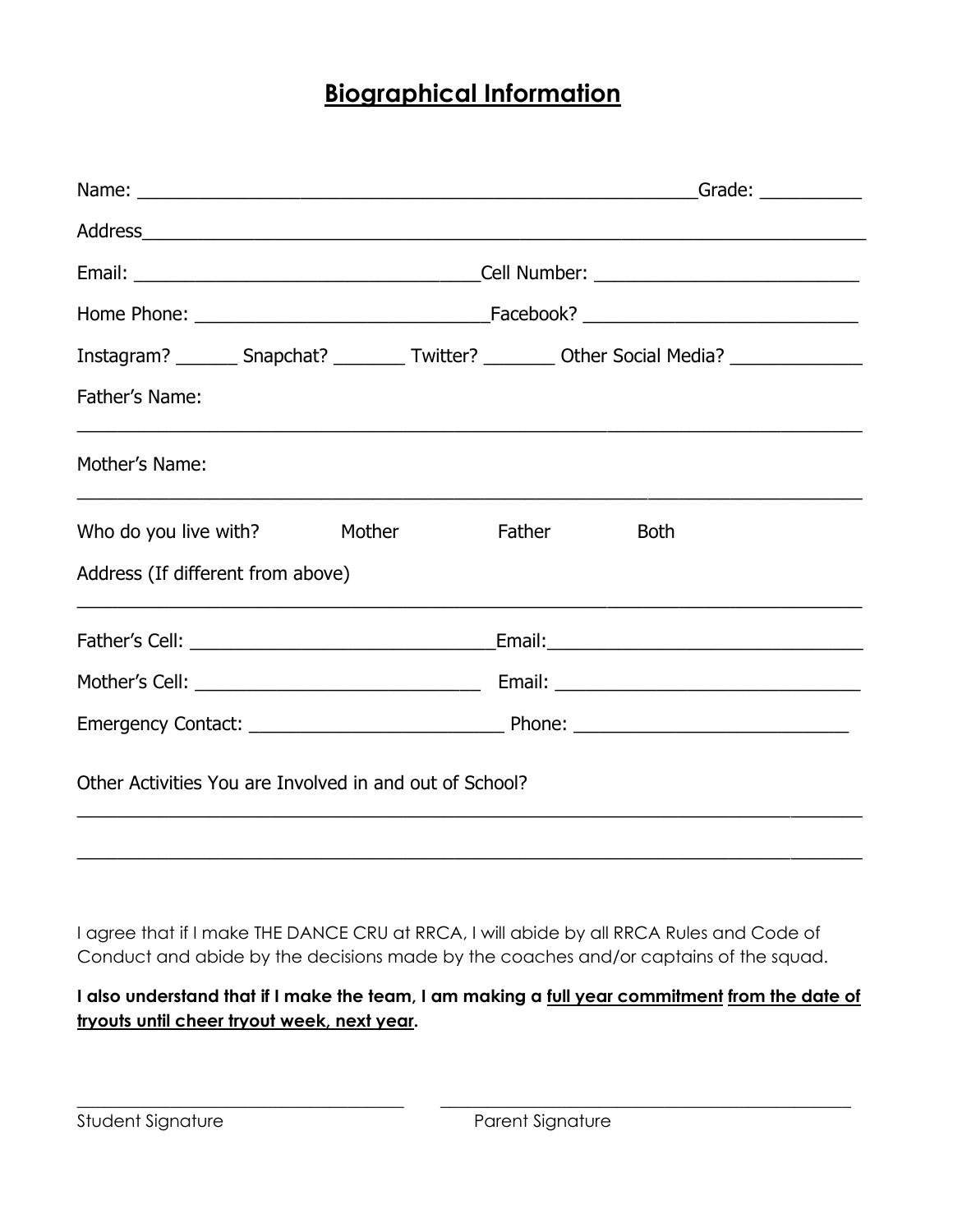## *A little about you…*

**How does dancing make you feel?** 

**Why do you want to be a part of The Dance Cru?**

**Have you studied dance before and if so, where and for how long?**

**Do you know Jesus as your Lord and Savior? If so, when did you become a follower?**